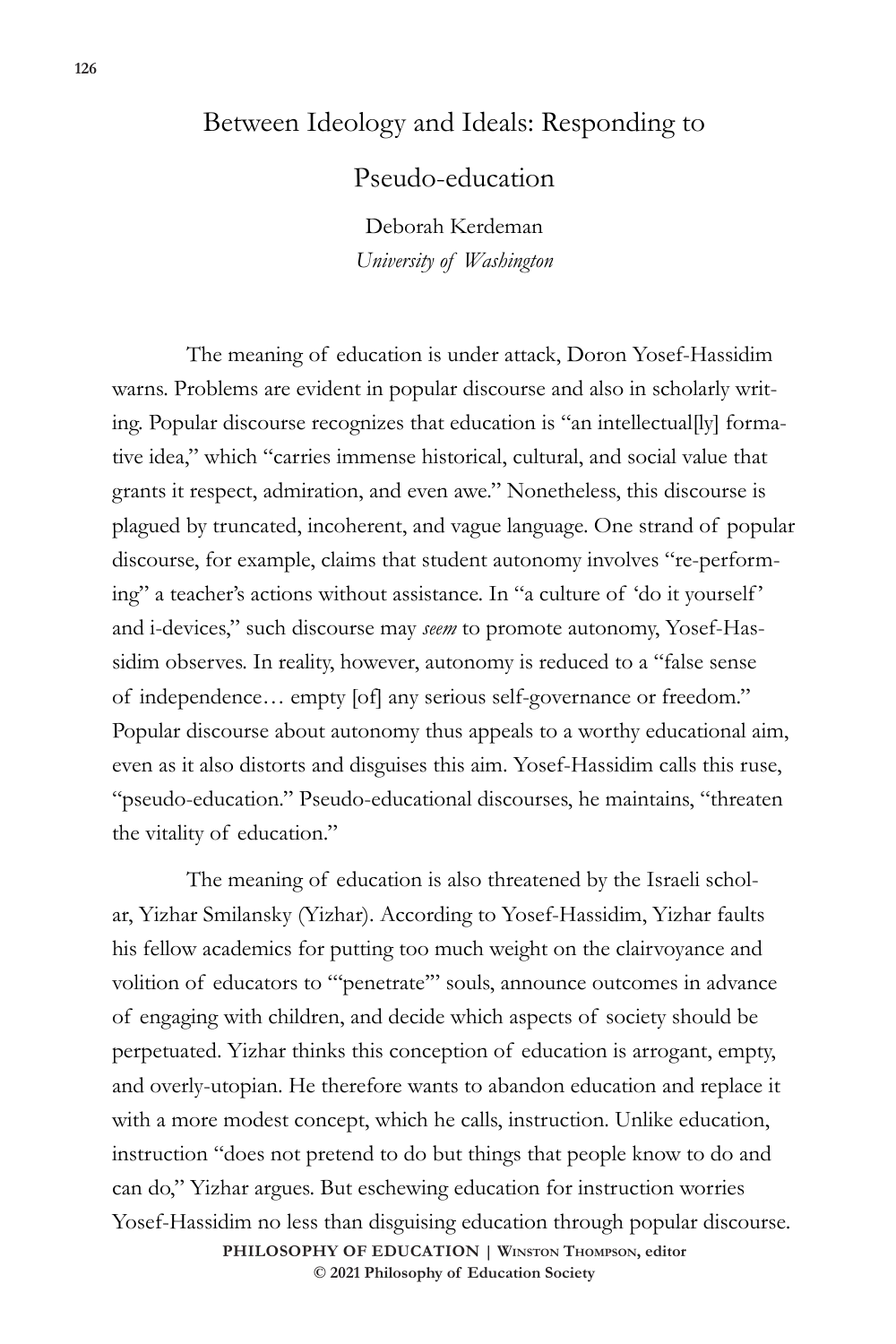Specifically, Yizhar's abandonment of education "reifies the instrumental approach to education," Yosef-Hassidim writes, and may even be "a major root cause for exchanging education with" pseudo-educational discourses.

While Yizhar's ideas are intriguing, I agree with Yosef-Hassidim that they are also problematic. Within the parameters of a PES essay, Yosef-Hassidim can offer only a short summary of Yizhar's argument concerning instruction. Nonetheless, without knowing more about Yizhar's thinking, it is difficult to ascertain whether his valorization of instruction represents an abandonment of education, as Yosef-Hassidim contends, or whether Yizhar instead retains a view of education, but one that is weak and ineffective because it isolates instruction from other educational practices.

Thus, rather than pursue Yosef-Hassidim's discussion of Yizhar, I will focus my comments on his conceptual analysis of education and the distinction he draws between education and pseudo-education. I think Yosef-Hassidim's analysis contains three intriguing insights that he does not explicitly articulate, but which I think are worth exploring. In what follows, I will identify these implicit insights and will also suggest how they could be developed.

Yosef-Hassidim's first implicit insight concerns a feature that distinguishes ideals from other concepts. Conceptual analyses typically identify general formal criteria that are necessary for plausible or acceptable understandings of a concept. For example, philosophers compare the concept of education with other similar concepts, such as training and socialization, in order to specify features of education that distinguish it from its "close cousins." Philosophers also contrast education with concepts such as indoctrination in order to justify how and why indoctrination is anti-educational.<sup>1</sup>

Yosef-Hassidim is also concerned with conceptualizing education properly. But rather than treat education in the abstract, Yosef-Hassidim examines how education is conceptualized in empirical examples of popular discourse. He then contrasts these empirical examples against his own normative theories (i.e., education "is a lofty formative notion with social and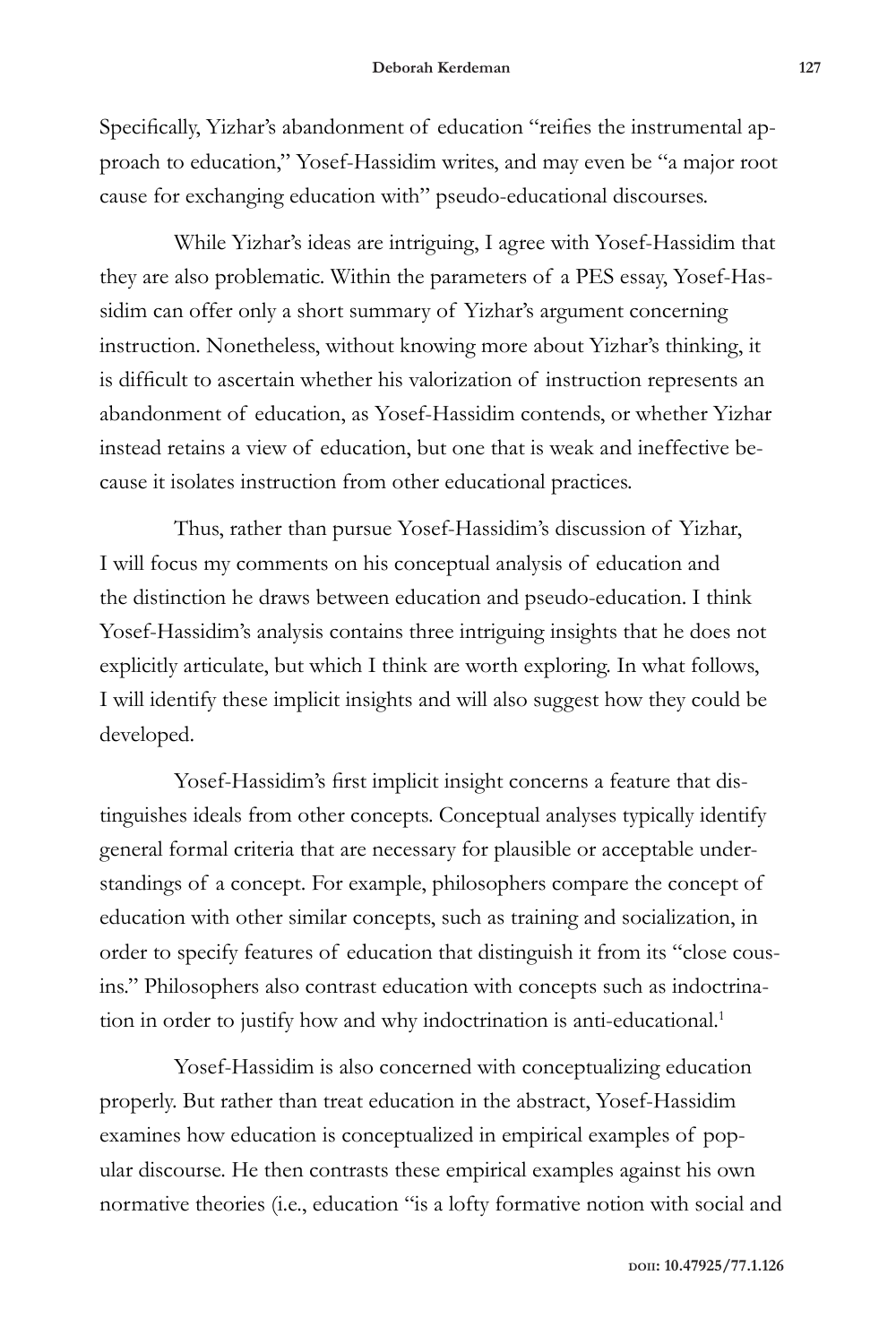ethical aspirations") and also against other normative academic arguments (i.e., Gert Biesta's argument that education always implies relationship). The normative theoretical conceptualizations of education that Yosef-Hassidim invokes constitute a "contrast class," which makes it possible for him to expose the reductive assumptions of pseudo-education that undergird popular discourse. In contrast to popular discourse, Yosef-Hassidim's normative contrast class envisions what we might call genuine education or ideal education.

Viewing popular discourse through the lens of normative ideals, Yosef-Hassidim points to an interesting phenomenon: popular discourse promotes education as a normative ideal that students and teachers can actually and fully realize. Popular discourse proclaims, for instance, that acting on one's own is an outcome all students can achieve. Acting on one's own, however, is not the same thing as acting autonomously, as Yosef-Hassidim shows. Moreover, whereas acting on one's own may be fully achievable (at least for some students), no human being can ever become fully autonomous. Autonomy instead is aspirational, i.e., it is an ideal aim toward which teachers and students can continually strive.

Popular discourse thus confuses autonomy with acting on one's own. It further promises students that autonomy—or its reductive version of autonomy—is fully achievable. In this way, popular discourse co-opts the "sanctity" of an educational ideal in order to serve its own neo-liberal self-interest. Distinguishing the false promises of popular discourse from the aspirational nature of educational ideals would strengthen Yosef-Hassidim's discussion of why popular discourse promotes pseudo-education, not genuine education.

Yosef-Hassidim's second implicit insight concerns methodology. His argument that popular discourse co-opts (or seeks to co-opt) ideal education for its own narrow interests exemplifies a kind of ideological critique.<sup>2</sup> But whereas ideological critique typically presumes that ideals are effects of power relations, Yosef-Hassidim assumes that features of ideal education can and should be identified apart from discourses that seek to distort this ideal. He further assumes that identifying features of ideal education can and should guide real-world action (i.e., exposing how popular discourse promotes pseu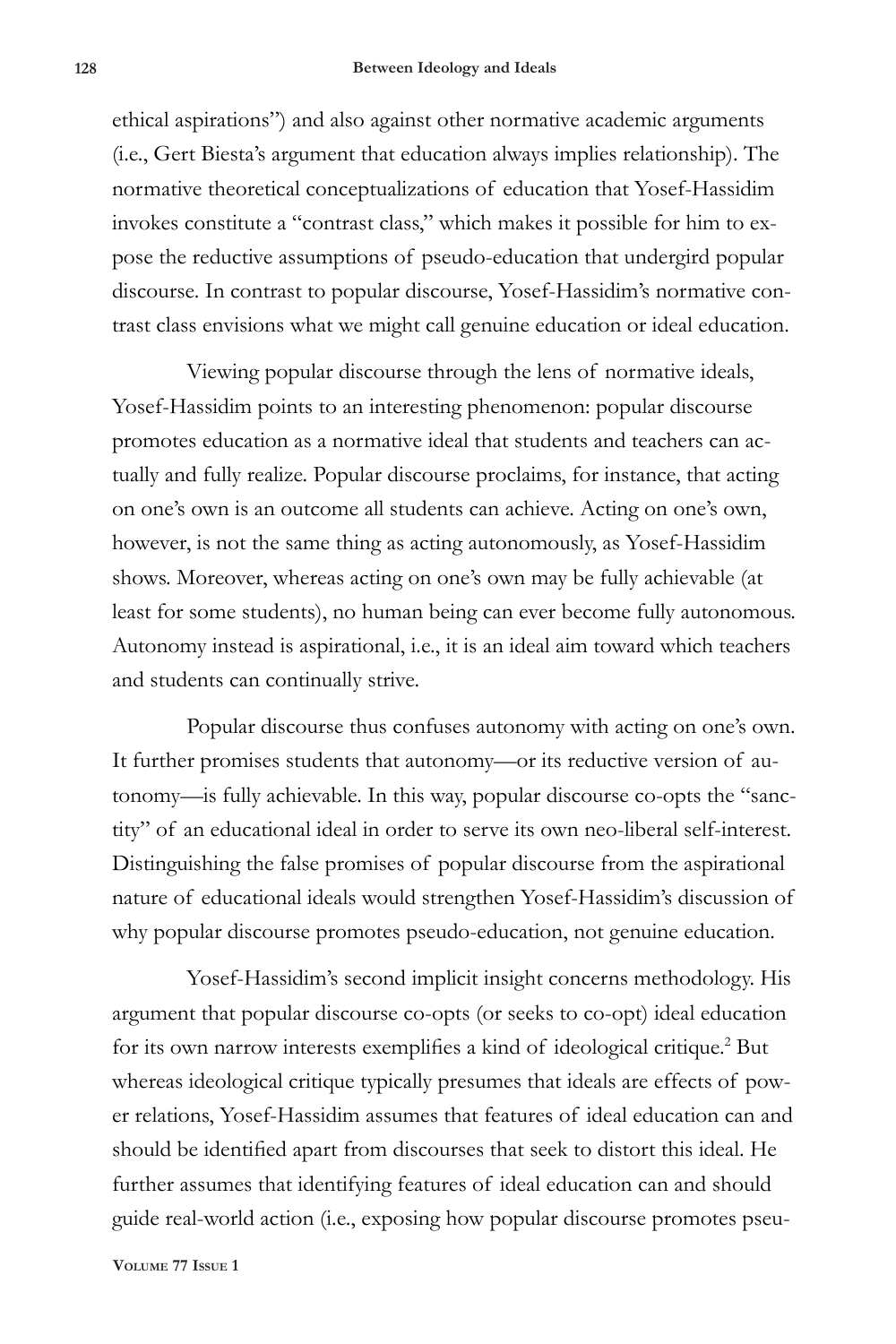do-education, not genuine education).

Insofar as Yosef-Hassidim draws on ideal education to specify and evaluate problems in real-world discourse, his methodology resembles non-ideal theorizing.3 But whereas most examples of non-ideal theorizing endeavor to specify how real-world conditions fail to fully comply with the demands of an ideal (typically, the ideal of justice), Yosef-Hassidim's theorizing does not focus on real-world *constraints*. Rather, it exposes real-world *deception.* Endeavoring to co-opt ideal education for its own interests, popular discourse does not simply fall short of an ideal. On the contrary: it pretends this ideal is fully achievable.

In sum, by exposing the deceptiveness of pseudo-education, Yosef-Hassidim engages in a type of ideological critique that nevertheless takes ideals seriously. At the same time, by drawing on ideal education to evaluate and respond to real-world educational discourse, Yosef-Hassidim engages in a kind of non-ideal theorizing. But Yosef-Hassidim's theorizing presumes that real-world discourse is not simply constrained and non-ideal: it is misleading and ideological. We thus might say that Yosef-Hassidim's strategy for exposing pseudo-education partakes of both ideological critique and also non-ideal theorizing without strictly adhering to either methodology. I think Yosef-Hassidim's strategy may represent a type of analysis that lies in between ideological critique and non-ideal theorizing—or that perhaps transcends both types of analysis to envision a new methodology.

Finally, more explicit and sustained attention to the substantive make-up of ideal education would strengthen Yosef-Hassidim's analysis. To be sure, claims about ideal education appear throughout the paper. I applaud Yosef-Hassidim for drawing on a range of theorists, including his own ideas and the ideas of educational practitioners, to craft his view of ideal education. I would like to know more about how he would bring these various positions together in order to more fully develop his vision.

Additionally, I encourage Yosef-Hassidim to consider dimensions of ideal education that he does not address in this essay. For example, while